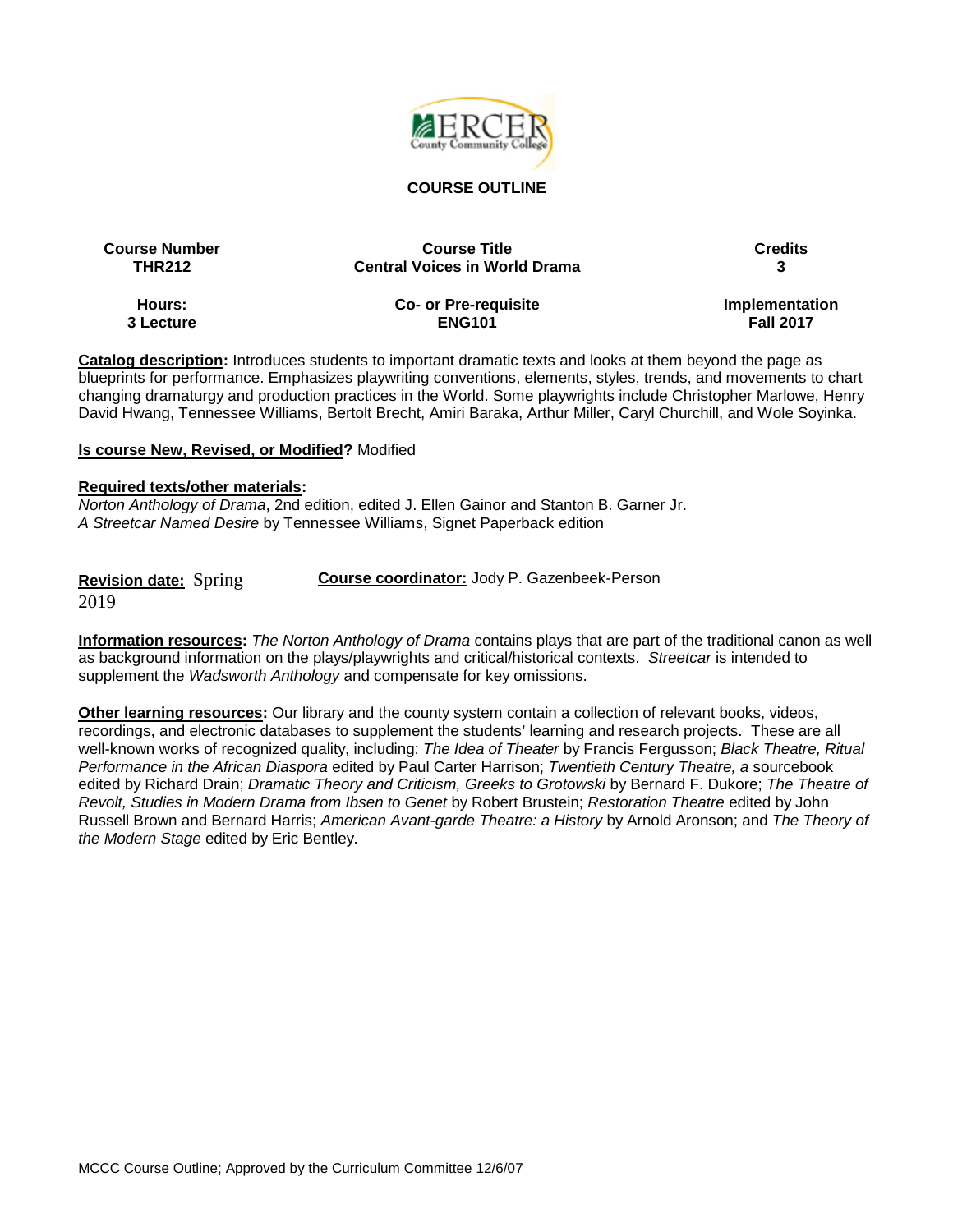# **Student Learning Outcomes/Course Goals:**

### *The student will be able to:*

- 1. Describe and discuss authors and periods of performance movements in Western drama.
- 2. Understand the historical context and value systems in which the plays were written and produced.
- 3. Identify and analyze the basic elements of a play: theme, characters, conflict, dialogue, dramatic action, and plot.
- 4. Compare and contrast how different playwrights utilize theme, characters, conflict, dialogue, and plot to construct a play.
- 5. Approach a play as a living text designed not for reading but for performance.
- 6. Use what they've learned to more deeply assess current theatrical-political landscapes.

### **Course-specific General Education Knowledge Goals and Core Skills.**

# **General Education Knowledge Goals**

**Goal 1. Communication.** Students will communicate effectively in both speech and writing. **Goal 4. Technology.** Students will use computer systems or other appropriate forms of technology to achieve educational and personal goals.

**Goal 5. Social Science.** Students will use social science theories and concepts to analyze human behavior and social and political institutions and to act as responsible citizens.

**Goal 6. Humanities.** Students will analyze works in the fields of art, music, or theater; literature; philosophy and/or religious studies; and/or will gain competence in the use of a foreign language.

**Goal 7. History.** Students will understand historical events and movements in World, Western, non-Western or American societies and assess their subsequent significance.

**Goal 8. Diversity.** Students will understand the importance of a global perspective and culturally diverse peoples.

**Goal 9. Ethical Reasoning and Action.** Students will understand ethical issues and situations.

### **MCCC Core Skills**

**Goal A. Written and Oral Communication in English.** Students will communicate effectively in speech and writing, and demonstrate proficiency in reading.

**Goal B. Critical Thinking and Problem-solving.** Students will use critical thinking and problem solving skills in analyzing information.

**Goal D. Information Literacy.** Students will recognize when information is needed and have the knowledge and skills to locate, evaluate, and effectively use information for college level work.

**Goal E. Computer Literacy.** Students will use computers to access, analyze or present information, solve problems, and communicate with others.

**Goal G. Intra-Cultural and Inter-Cultural Responsibility.** Students will demonstrate an awareness of the responsibilities of intelligent citizenship in a diverse and pluralistic society, and will demonstrate cultural, global, and environmental awareness.

### **Units of study in detail.**

# **Unit I: Aristotilian Tragedy and Comedy, Commedia dell'arte, and 17th Century French Neoclassical Tragedy and Comedy**

*The student will be able to*

- Discuss the characteristics of Aristotle's observations about tragedy and comedy (in *The Poetics*) in Ancient Greece and their influence on  $17<sup>th</sup>$  century French Neoclassical Theatre (as represented by the comedy *Sganarelle* by Moliere and the tragedy *Phaedra* by Racine). **(Course Competencies 1 & 3; Gen Ed Goal 1 & 6; Core Skill A)**
- Discuss the characteristics of Italian commedia dell'arte and their influence on  $17<sup>th</sup>$  century French Neoclassical Comedy. **(Course Competencies 1; Gen Ed Goal 1 & 6; Core Skill A)**
- Identify the ways in which Aristotilian ideas as well as the political and social climate of  $17<sup>th</sup>$  century France gave rise to the characters, plots, and themes of Neoclassical Drama. **(Course Competency 2; Gen Ed Goal 1, 6 & 7; Core Skill A)**
- Compare and contrast the plots, characters, and themes of Neoclassical tragedy and comedy. **(Course Competencies 1 & 4; Gen Ed Goal 1 & 6; Core Skill A)**
- Describe the scenic and performative innovations of 17th century French theatre. **(Course Competency 5; Gen Ed Goal 1 & 6; Core Skill A)**

### **Unit II: European Naturalism and Realism**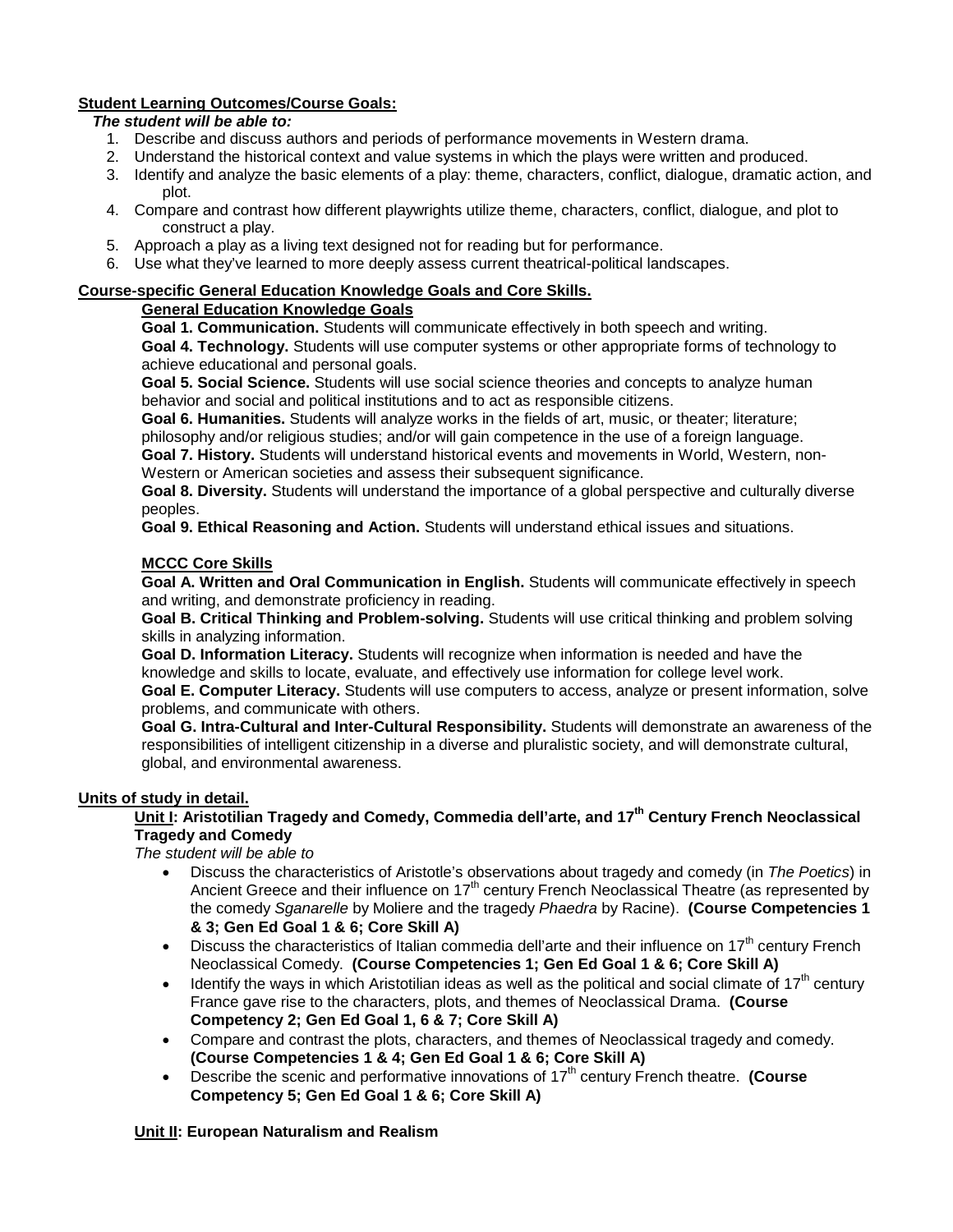*The student will be able to*

- Explain the impact of major historical and cultural/philosophical shifts (including those inspired by the French Revolution and the works of Charles Darwin, Sigmund Freud, and Karl Marx) on the development of a new European Naturalism. **(Course Competencies 1 & 2; Gen Ed Goal 1, 6 & 7; Core Skill A)**
- Discuss key characteristics of Naturalism (as explained by Emile Zola) as a self-conscious theatrical movement. **(Course Competency 4; Gen Ed Goal 1 & 6; Core Skill A)**
- Assess the impact of Emile Zola's key tenants of Naturalism on the characters, plots, themes, and structure of Naturalist drama (as represented by Strindberg's *Miss Julie*). **(Course Competency 3; Gen Ed Goal 1 & 6; Core Skills A & B)**
- Compare and contrast Naturalist drama with the concurrent movement of theatrical Realism (as represented by Ibsen's *A Doll House*). **(Course Competency 4; Gen Ed Goal 1 & 6; Core Skill A)**
- Identify examples of Symbolism in Realist and Naturalist theatre. **(Course Competency 1; Gen Ed Goal 1 & 6; Core Skill A)**
- Assess the extent to which Chekhov's *The Cherry Orchard* conforms to and/or (re)combines elements of theatrical Naturalism, Realism, and Symbolism. **(Course Competencies 1 & 4; Gen Ed Goal 1 & 6; Core Skills A & B)**
- Discuss the political ramifications of race, class, and gender in the theatre of early  $20^{th}$  century Europe. **(Course Competency 2; Gen Ed Goal 5 & 7; Core Skill A)**
- Identify the origins of "independent theatre" in the new venues created for publicly presenting Naturalist and Realist drama. **(Course Competency 1; Gen Ed Goal 1 & 6; Core Skill A)**
- Describe the scenic and performative innovations of the new Naturalist and Realist theatre, including most notably Stanislavski's "system" for acting. **(Course Competency 5; Gen Ed Goal 1 & 6; Core Skill A)**

### **Unit III: American Realism and Expressionism**

*The student will be able to*

- Explain the impact of an emerging U.S. national identity on the themes, plots, characters, and aesthetics of four recognized U.S. playwrights (Susan Glaspell, Eugene O'Neill, Arthur Miller, and Tennessee Williams). **(Course Competencies 1, 2 & 4; Gen Ed Goal 1, 5, 6 & 7; Core Skills A & B)**
- Compare and contrast European and U.S. Realism. **(Course Competency 5; Gen Ed Goal 1 & 6; Core Skill A & B)**
- Discuss key characteristics of American Expressionism (as represented by O'Neill's *The Hairy Ape* and Miller's *Death of a Salesman*). **(Course Competencies 1 & 3; Gen Ed Goal 1 & 6; Core Skill A)**
- Discuss characteristics of Magic or Poetic Realism (as represented by Williams' *Streetcar*). **(Course Competency 1; Gen Ed Goal 1 & 6; Core Skill A)**
- Discuss the political ramifications of race, class, and gender in the theatre of the early- and midtwentieth century United States. **(Course Competency 2; Gen Ed Goal 1, 5, 6 & 7; Core Skill A)**

### **Unit IV: Brecht and Artaud**

*The student will be able to*

- Discuss key ideas and characteristics of Brechtian and Artaudian theatre. **(Course Competency 1; Gen Ed Goal 1 & 6; Core Skill A)**
- Explain the impact of major historical and cultural/philosophical shifts (including those inspired by World Wars I and II) on the development of Brecht's and Artaud's ideas. **(Course Competency 2; Gen Ed Goal 1, 6, 7 & 9; Core Skill A)**
- Compare and contrast the goals of Epic Theatre (Brecht) and the Theatre of Cruelty (Artaud). **(Course Competency 4; Gen Ed Goal 1 & 6; Core Skill A)**
- Discuss the significance of Brecht and Artaud to the creation of Postmodern drama and performance (including Peter Brook's experiments with devising a Theatre of Cruelty at the RSC and his production of Peter Weiss' *Marat/Sade*). **(Course Competencies 1 & 7; Gen Ed Goal 1, 6 & 7; Core Skills A & B)**
- Identify present-day examples in film, television, and theatre of Brechtian and Artaudian principals (such as Brecht's "v-effect" and Artaud's "plague"). **(Course Competency 5 & 6; Gen Ed Goal 1 & 6; Core Skill A)**